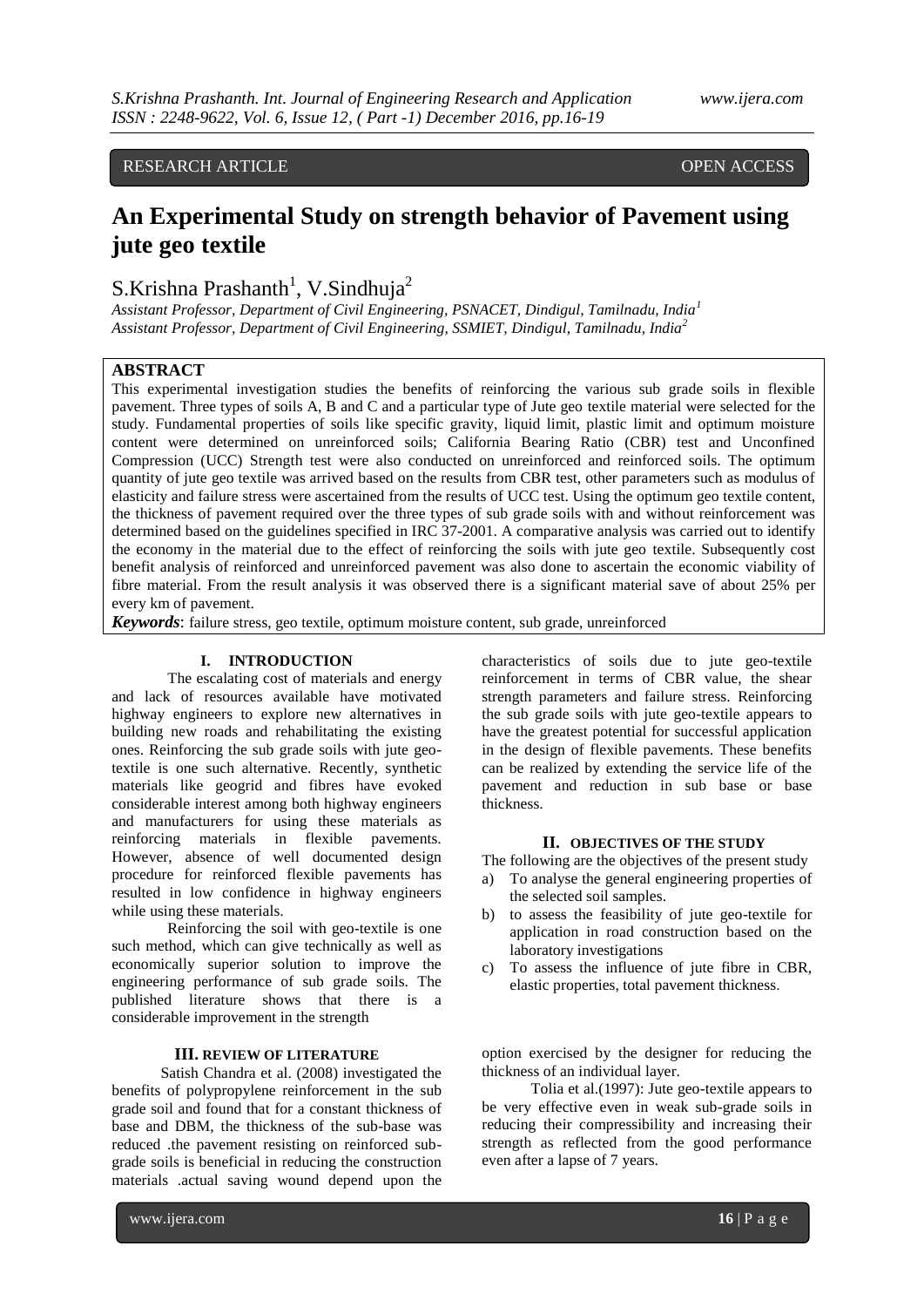Rao and Balan.(1996): With time, the subgrade becomes less and less dependent on the fabric for its stability and therefore, the long term durability aspect of jute fabric should not deter its use as a geo-textile for various applications in road construction.

Kabir et al. (1988) : The average CBR value has increased from 3.5% to 6.0% and the sub grade had strengthened by the application of JGT.

## **IV. MATERIALS AND METHODS**

The following are the general properties of jute geo textile material:

- a) Polymer composition: Non woven polypropylene.
- b) Grade: NW-21-(260 GSM)
- c) Colour: White
- d) Static puncture resistance: 1600 N
- e) Permeability:  $115x10^{-3}$  m/s.
- f) Tensile strength: 10kN/m (machine direction)
- g) Percentage elongation at break: 45%.

Three types of soils A, B and C and a particular type of Jute geo textile material were selected and their fundamental properties viz. specific gravity, liquid limit, plastic limit and optimum moisture content were determined on unreinforced soils.

| ı                     |                     |        |        |  |  |  |
|-----------------------|---------------------|--------|--------|--|--|--|
| <b>Property</b>       | Soil A              | Soil B | Soil C |  |  |  |
|                       |                     |        |        |  |  |  |
| Typical name          | <b>Black cotton</b> | Clay   | Red    |  |  |  |
|                       |                     |        |        |  |  |  |
| Dry density           | 16.23               | 14.42  | 13.14  |  |  |  |
| (kN/m <sup>3</sup> )  |                     |        |        |  |  |  |
|                       |                     |        |        |  |  |  |
| Optimum               | 14.68               | 12.44  | 10.58  |  |  |  |
| moisture content (%)  |                     |        |        |  |  |  |
|                       |                     |        |        |  |  |  |
| Liquid limit (%)      | 32.4                | 28.6   | 26.8   |  |  |  |
|                       |                     |        |        |  |  |  |
| Plastic limit         | 21.6                | 18.2   | 16.4   |  |  |  |
| (% )                  |                     |        |        |  |  |  |
|                       |                     |        |        |  |  |  |
| Plasticity index (Ip) | 11.6                | 9.4    | 9.8    |  |  |  |
|                       |                     |        |        |  |  |  |
| With Jute fibre       | 8.24                | 8.12   | 9.18   |  |  |  |
| <b>CBR</b>            |                     |        |        |  |  |  |
| (% )                  |                     |        |        |  |  |  |
|                       | 7.22                | 5.68   | 7.40   |  |  |  |
| Without Jute fibre    |                     |        |        |  |  |  |

**Table 1** Properties of soil A, B and C

The optimum quantity of jute geo textile was arrived based on the results from CBR test, and other factors such as modulus of elasticity and failure stress were ascertained from the results of UCC test.

Using the optimum geo textile content, the thickness of pavement required over the three types of sub grade soils with and without reinforcement was determined based on the guidelines specified in IRC 37-2001.

#### **V. RESULTS AND DISCUSSION**

After the study of properties of different soil samples, CBR was conducted on unreinforced and reinforced soils with varying water content.

Based on the obtained values, a comparison of CBR values for the reinforced and unreinforced soil samples was made.



**Fig. 1.** Comparison of CBR values for black cotton soil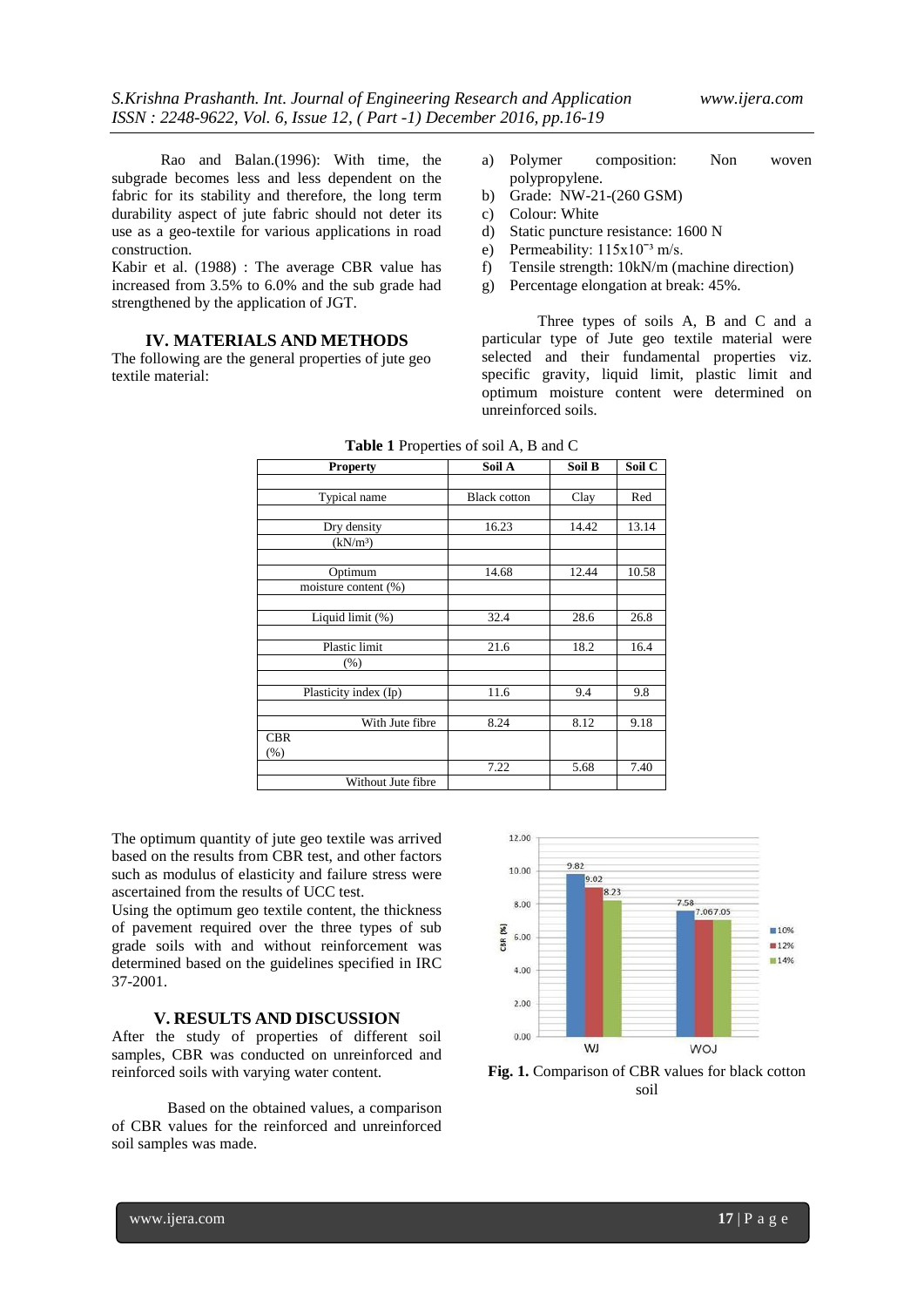

**Fig.2.** Comparison of CBR values for clay soil



**Fig.3.** Comparison of CBR values for red soil

UCC tests were conducted on reinforced and un-reinforced soils with varying fibre content and aspect ratio. Stress strain graph was drawn and unconfined compressive strength (qu) was obtained from peak portion of stress-strain curve.

The values of failure stress, failure strain and unconfined compressive strength of reinforced and unreinforced soils at different water content was observed.



**Fig.4.** Stress-Strain curve for black cotton soil at







The following data were assumed for the design of pavement thickness:

- a) 2 lane single carriage way.
- b) Initial traffic in the year of completion of construction  $(A) = 400$  CV per day.
- c) Traffic growth per annum  $(r) = 7.5\%$
- d) Design life (n) = 15 years.
- e) Vehicle damage factor = 2.5
- f) Lane distribution factor =  $0.75$

The total pavement thickness required is determined as per IRC 37-2001 design charts and is tabulated.

#### www.ijera.com **18** | P a g e